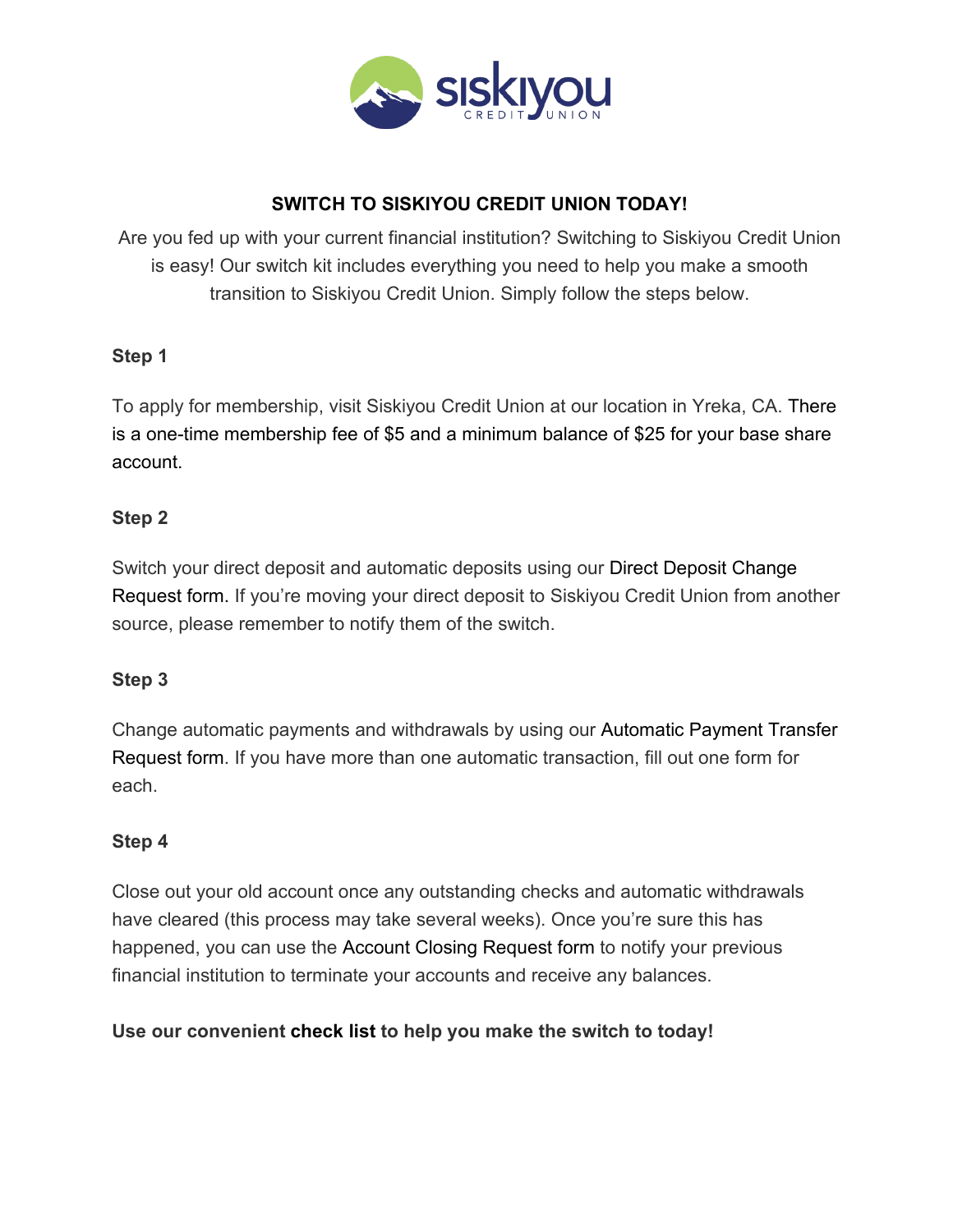

## **NEW ACCOUNT CONVERSION CHECKLIST**

Print out the following checklist and mark off items as you complete them.

Make sure all checks have cleared on your old checking account.

- Make certain enough funds are available in your old account to cover any automatic payments that may yet need to be withdrawn.
- Double check maturity dates if transferring a Certificate of Deposit in order to avoid possible penalties.
- Send written notice to your direct deposit vendors, such as: payroll, social security, CD interest payments, etc., of the change in your relationship. (See attached Direct Deposit Change Request Form.)
	- Send written notice to your vendors who automatically take your payments from your checking account, such as: utility companies, insurance companies, internet service providers, banks, etc., that you are closing the account. (See attached Automatic Payment Transfer Letter.)
- Send written notice to your old financial institution that you are closing the account. (See attached Account Closing Request.)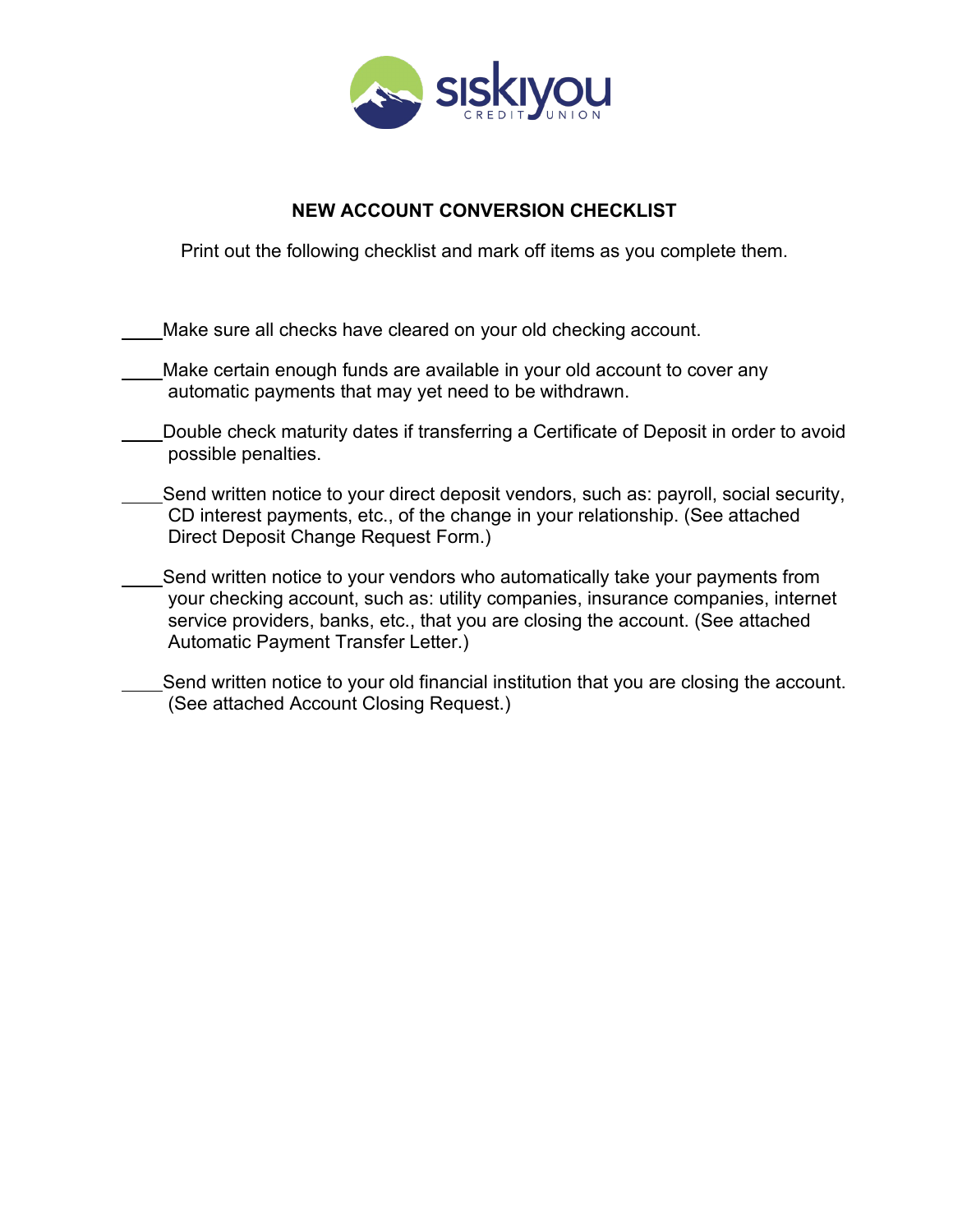

## **Account Closing Request**

| Please close my account at:                                                                 |                         |                       |
|---------------------------------------------------------------------------------------------|-------------------------|-----------------------|
|                                                                                             |                         | Phone:__________      |
|                                                                                             |                         |                       |
|                                                                                             |                         |                       |
| Account Number(s) and Account Type(s) I am authorizing closure of:                          |                         |                       |
|                                                                                             |                         |                       |
| <b>Please check one:</b>                                                                    |                         |                       |
| Mail the remaining balance of my account(s) to my address listed above.                     |                         |                       |
| Send the balance of my account(s) to be deposited at Siskiyou Credit Union (address below). |                         |                       |
|                                                                                             |                         |                       |
| Mail to: Siskiyou Credit Union, PO Box 1125 Yreka, CA 96097-1125                            |                         |                       |
|                                                                                             |                         |                       |
|                                                                                             | Date: _________________ |                       |
|                                                                                             |                         |                       |
|                                                                                             |                         | Date: _______________ |

Please maintain a balance in your old account to cover all outstanding deposits and withdrawals. Siskiyou Credit Union is not responsible for charges accrued for insufficient funds.

Work with your SCU Member Service Representative to determine when to send this form to your previous financial institution. This Credit Union is federally insured by the National Credit Union Administration.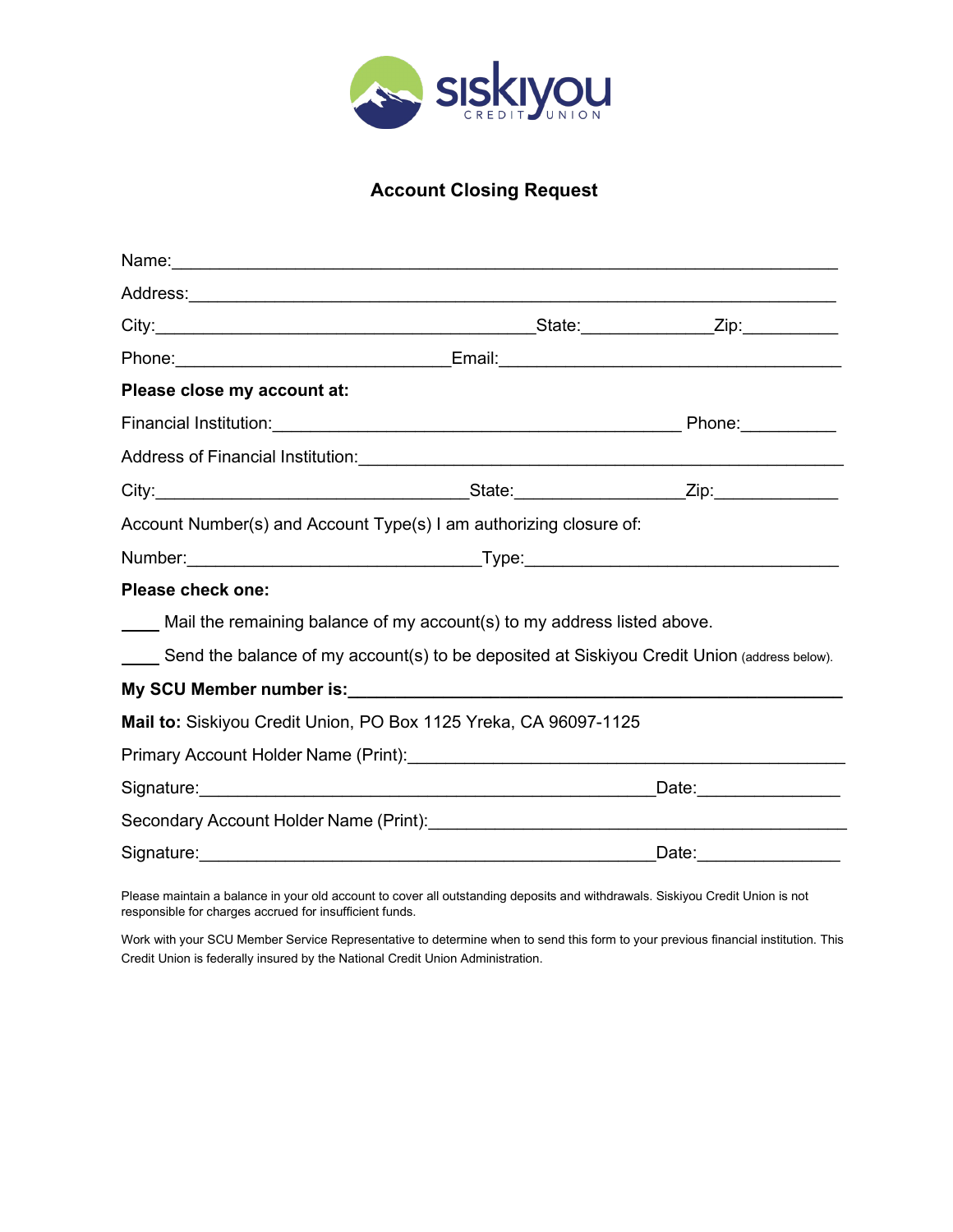

# **Automatic Payment Transfer Request**

|                                                   | Address: <u>Address:</u> Address: Address: Address: Address: Address: Address: Address: Address: Address: Address: Address: Address: Address: Address: Address: Address: Address: Address: Address: Address: Address: Address: Addr                                                                    |  |  |
|---------------------------------------------------|--------------------------------------------------------------------------------------------------------------------------------------------------------------------------------------------------------------------------------------------------------------------------------------------------------|--|--|
|                                                   |                                                                                                                                                                                                                                                                                                        |  |  |
|                                                   |                                                                                                                                                                                                                                                                                                        |  |  |
| <b>Company Receiving Payment:</b>                 |                                                                                                                                                                                                                                                                                                        |  |  |
|                                                   |                                                                                                                                                                                                                                                                                                        |  |  |
|                                                   |                                                                                                                                                                                                                                                                                                        |  |  |
|                                                   |                                                                                                                                                                                                                                                                                                        |  |  |
|                                                   | Account Number(s) and Account Type(s) I am authorizing closure of:                                                                                                                                                                                                                                     |  |  |
|                                                   |                                                                                                                                                                                                                                                                                                        |  |  |
|                                                   | Please change my Automatic Payment to Siskiyou Credit Union                                                                                                                                                                                                                                            |  |  |
| Mailing Address: PO Box 1125 Yreka, CA 96097-1125 |                                                                                                                                                                                                                                                                                                        |  |  |
|                                                   |                                                                                                                                                                                                                                                                                                        |  |  |
|                                                   |                                                                                                                                                                                                                                                                                                        |  |  |
| Siskiyou Credit Union Routing Number: 321178543   |                                                                                                                                                                                                                                                                                                        |  |  |
| Please discontinue my Automatic Payment at:       |                                                                                                                                                                                                                                                                                                        |  |  |
|                                                   |                                                                                                                                                                                                                                                                                                        |  |  |
|                                                   |                                                                                                                                                                                                                                                                                                        |  |  |
|                                                   |                                                                                                                                                                                                                                                                                                        |  |  |
|                                                   |                                                                                                                                                                                                                                                                                                        |  |  |
|                                                   |                                                                                                                                                                                                                                                                                                        |  |  |
|                                                   | I understand I need to give you at least two weeks' notice prior to the next scheduled transaction.<br>Therefore, I expect the last payment from my previous financial institution to be dated:<br>All transactions after this date should be paid from my Siskiyou Credit Union account listed above. |  |  |
|                                                   |                                                                                                                                                                                                                                                                                                        |  |  |
|                                                   | Date:________________                                                                                                                                                                                                                                                                                  |  |  |
|                                                   | Please maintain a balance in your old account to cover all outstanding deposits and withdrawals. Siskiyou Credit Union is not                                                                                                                                                                          |  |  |

responsible for charges accrued for insufficient funds.

Work with your SCU Member Service Representative to determine when to send this form to your previous financial institution. This Credit Union is federally insured by the National Credit Union Administration.